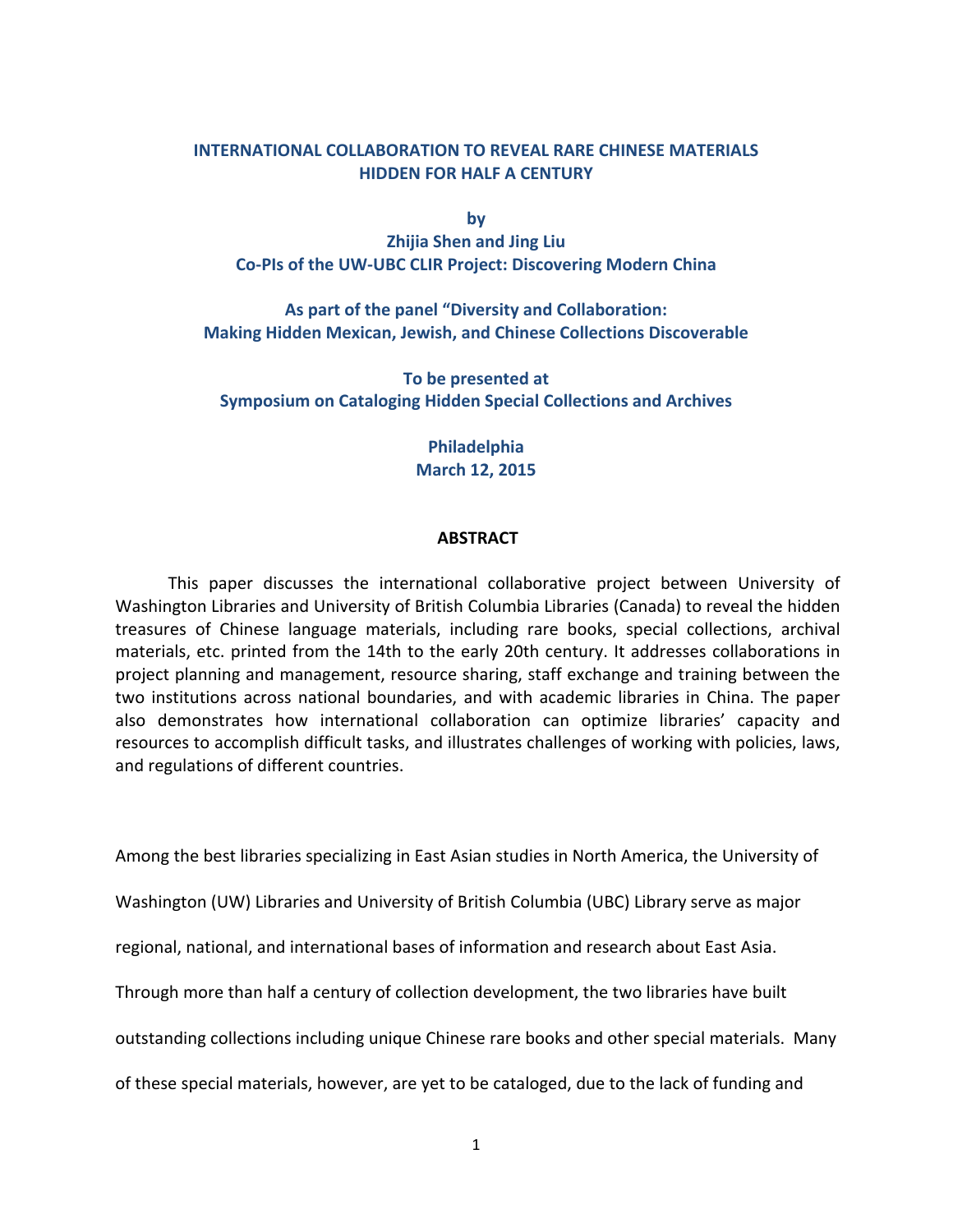staff expertise. In 2014, UW and UBC received jointly a CLIR grant of Cataloging Hidden Special Collections and Archives to conduct an 18-month project entitled *Discovering Modern China: University of Washington and University of British Columbia Collections* to catalog these hidden treasures and make them discoverable to users and scholars worldwide. This project is also one of only two international collaborative efforts ever funded by CLIR, and the first involving a Canadian university library. The grant enables UW and UBC to collaborate in project planning and resource sharing, staff exchange and training, and sharing collections and user services about these hidden materials. The CLIR project also enables us to receive expert consultation and personnel exchange from academic libraries in Asia. As a result, UW and UBC libraries will create 2,000 original bibliographic records in OCLC WorldCat and the Union Catalog of Rare Books of China Academic Library and Information System (CALIS), an Academic Library Consortium in China. Since its launching, the project has already created several hundreds of records and increased the awareness of and access to these treasures, which benefits not only the scholars of the two institutions but also scholars worldwide. An international joint effort as such, the work process is just as important as the result. This collaboration has been the core of this project from the very beginning and through its planning stage to current operational process. 

## 1. Identifying Hidden Treasures for the Project

UW and UBC library collections contain rare and unique materials originally owned by private families, scholars, and collectors. Many of them came to our libraries through various routes in the early  $20^{th}$  century, during China's troublesome time. Throughout the past half century,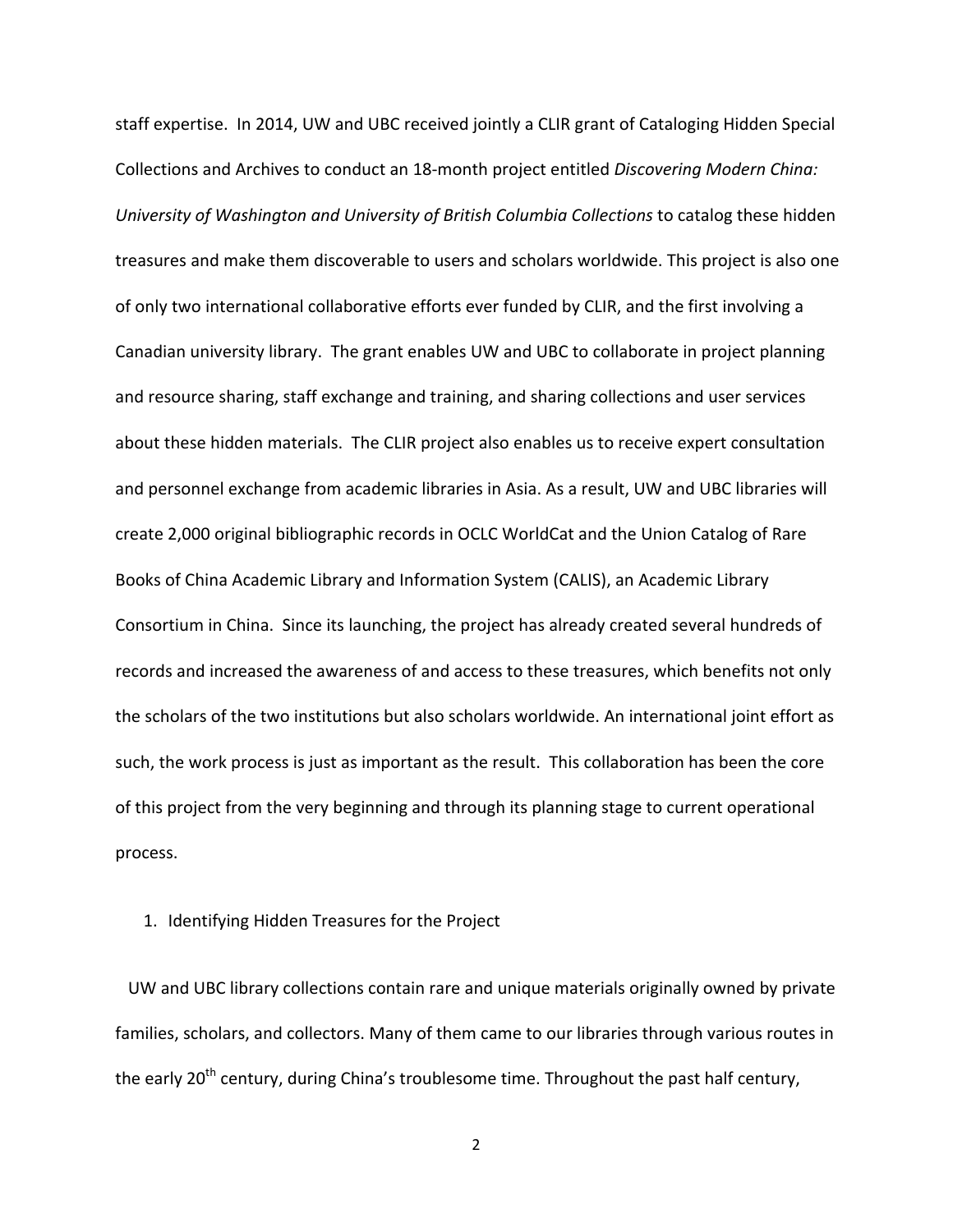however, access to the proposed collections has been extremely limited, materials have been kept in storage and were not organized; on-site browsing has been the only method of access.

The Chinese collections of the two institutions identified for this project complement each other with their own uniqueness. For example, the UW collections include rare historical archives and unique special collections such as the wooden fish books, whereas the UBC collections are known for several noteworthy private collections of traditional thread-stitch bound rare books. Both collections are rich in the traditional thread-stitch bound books and recognized for their significant research value. To propose and plan for this project, we connected to the world renowned scholars who browsed and benefited from the hidden treasures in the two libraries. The scholars from the United States, Canada, China, and Europe not only gave strong recommendations but also helped with selection and planning. Some of them are leading international research teams and excited to see that we are also taking an international collaborative approach to unveil the hidden treasure to the world.

Phase One of the project focuses on searching the numerous un-cataloged materials to identify unique and highly valuable titles. We employed and engaged graduate students of Chinese studies for the first phase of the project to conduct bibliographical searching, sorting, creating inventory list of unique titles, and marking their preservation needs. For both institutions, especially UW, Phase One of the project has yielded a significant number of potential rare books for CLIR consultant librarian to evaluate.

2. Collaboration in Applying Cataloging Guidelines and Rules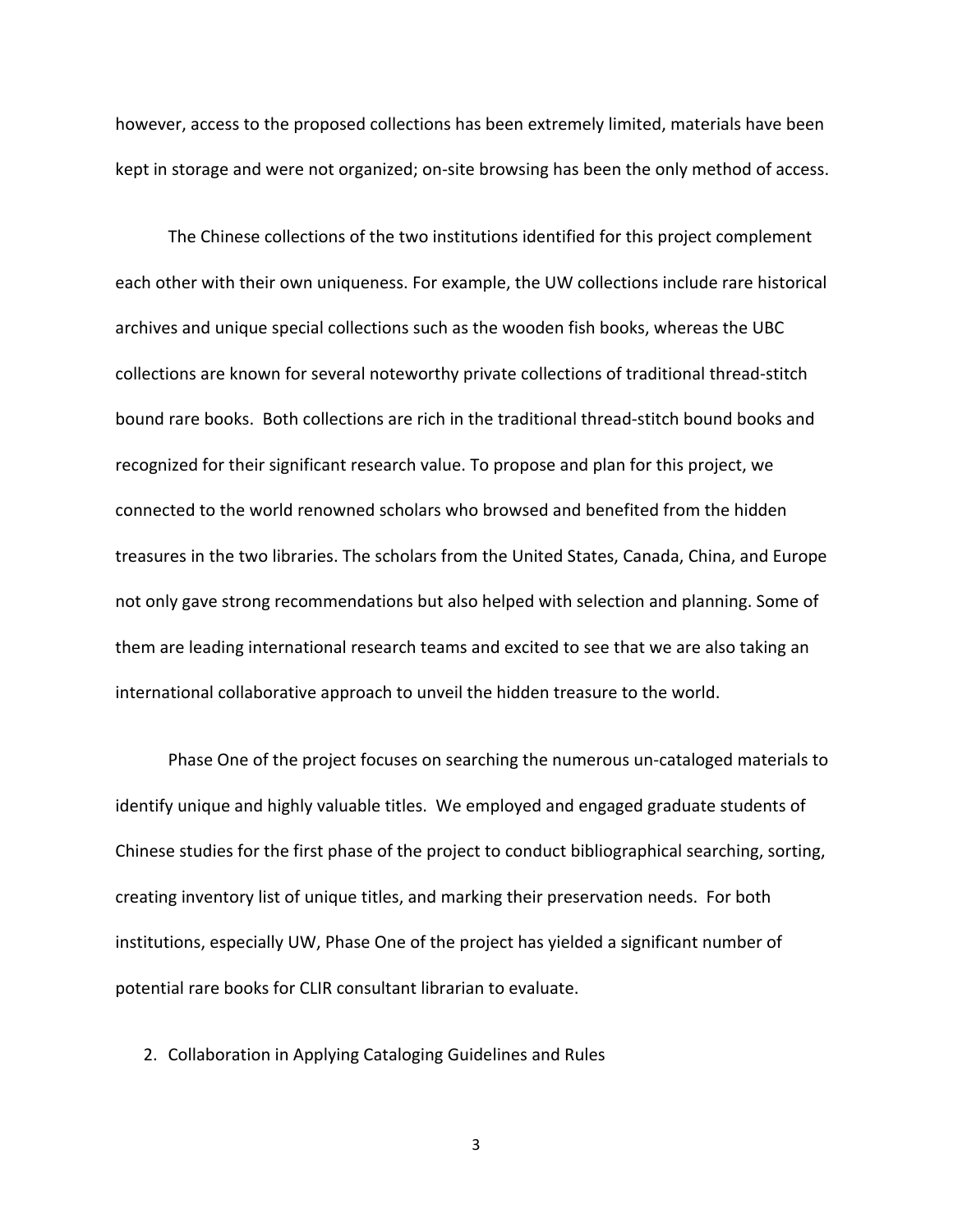The UW and UBC project teams follow closely the Research Library Group (RLG) *Cataloging Guidelines for Creating Chinese Rare Book Records in Machine-Readable Format*  as well as the PCC RDA hybrid bibliographic records guidelines. Created to reconcile Anglo-American cataloging rules with cataloging practices of centuries-old traditional Chinese rare books, these guidelines set an international collaborative model ahead of us. The East Asian library community in North America has been working to apply these rules to the MARC 21 format. As we plan not to confuse the guidelines with the new cataloging rules of RDA (Resource Description and Access), we have been mindful about maximizing sustainability and interoperability by adding hybrid RDA fields and relationships in the online bibliographic records created for the project.

The Head of Technical Services of UW East Asian Library, Charlene Chou, has prepared questions and comments derived from the rare book cataloguing practices of the project, and will submit them to the Committee of Technical Processing of Council on East Asian Libraries. Charlene is leading the committee and its rare book working group.

### 3. Identifying the Importance of Communication

Both the UW and UBC project teams have selected unique and rare materials from the hidden collections to create original bibliographic records. We have established a clear scope of work and workflow through close communication. The two teams took day trips to visit each other in and their libraries to inspect the collection conditions and work space setup. We took advantage of communication technology to conduct regular Skype meetings and instant messaging and image sharing. Both teams have launched the project websites and posted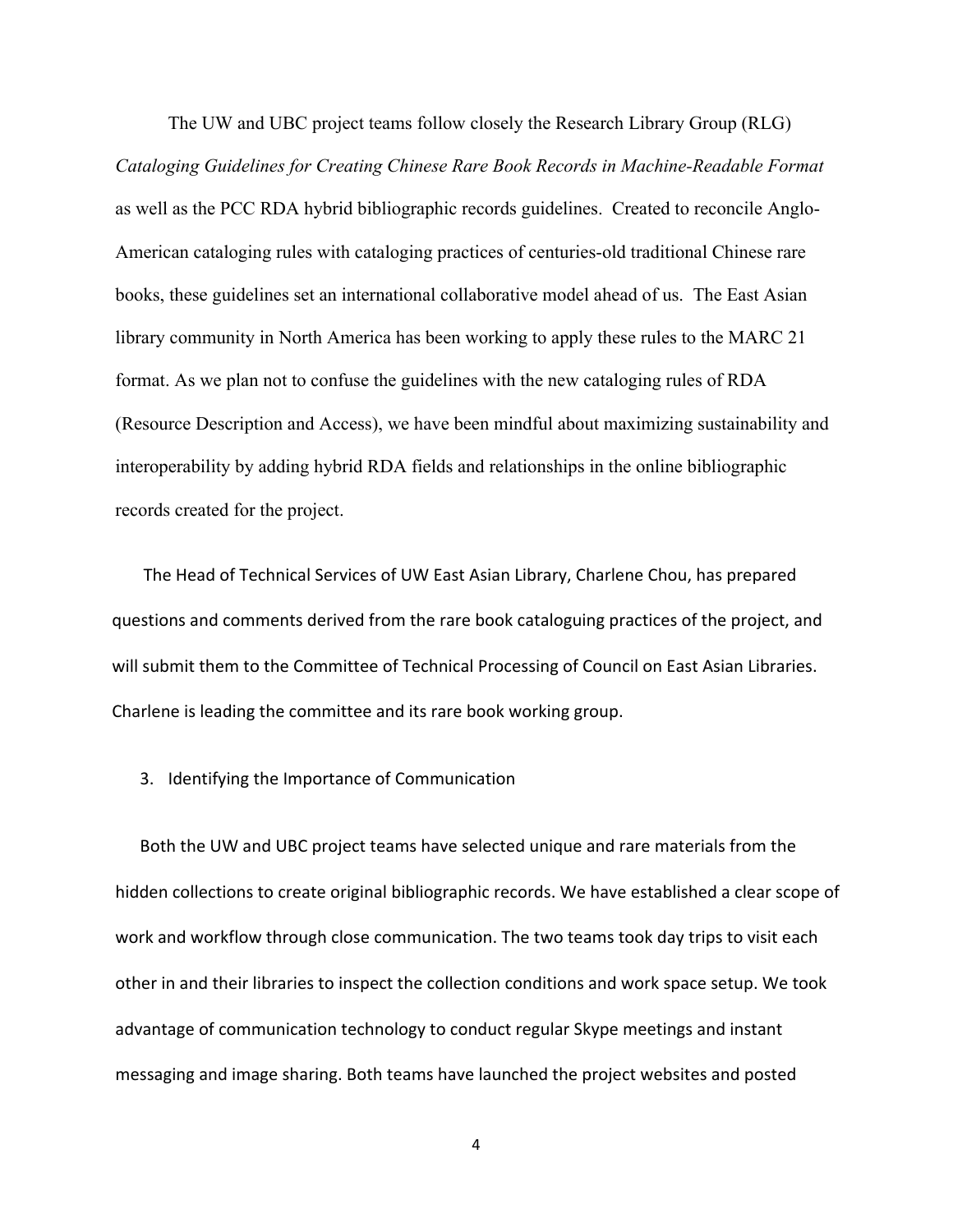project status reports, exciting discoveries and scholarly engagement activities. We also utilize Google Drive to share working documents. While following our own library's cataloging local policies, we conducted vivid discussions and debates about best practice. The collaborative experience has enhanced quality of our work in general; the well documented working papers will be important reference for future efforts and collaboration.

4. Sharing Staff Expertise between Our Institutions

UW East Asia Library has a very strong Technical Services unit led by an internationally reputable cataloging librarian. The head librarian specialized in Chinese history and international scholarly engagement. To ensure high quality work of the project, UW provides training for all CLIR project staff via telecommunication and in person visits. Training and technical workflow are fully documented and made available on the project website (https://staffweb.lib.washington.edu/units/east-asia-library/procedures/clir-chinese-cataloging-project/clirproject-workflow). The project also employs international expertise, which is shared by both institutions. Professor Boyue Yao, a Chinese rare-book librarian of Beijing University Library in China, has joined the CLIR project at the East Asia Library of UW starting January 6th for a 13month appointment as the CLIR project librarian for Chinese rare-books and cataloging. He will also join the UBC Library as a Chinese rare-book consultant for two months in April and May 2015. Mr. Ya Min Wu, former assistant director of Liaoning Provincial Library, has been appointed CLIR rare book cataloger at UBC for twelve months since December 2014. Both librarians are well-known Chinese rare-book experts in China. Their participation brings indepth knowledge and expertise to our CLIR project.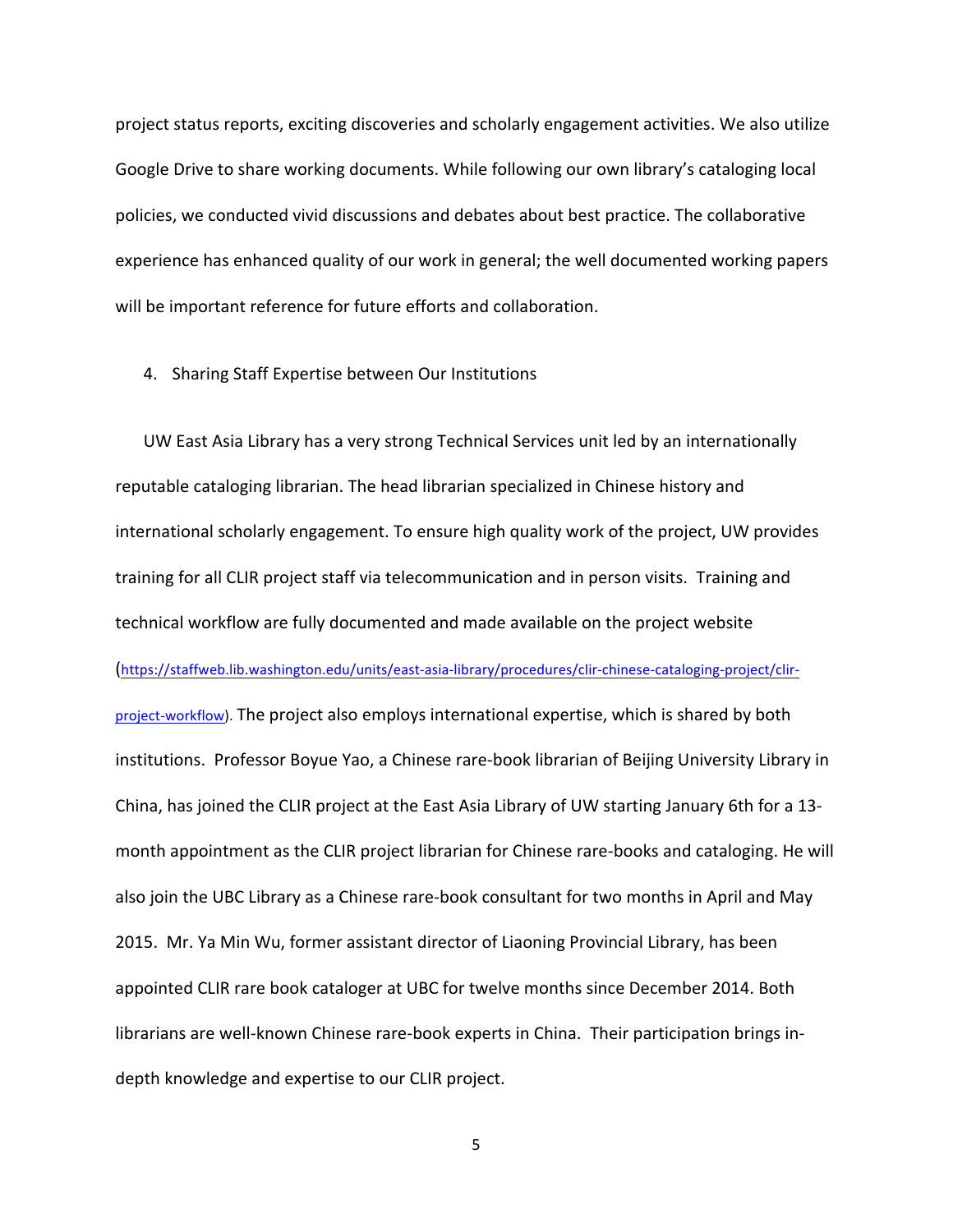To maximize the significant impact of the CLIR project on cataloging, the principal catalogers in central technical services of UW and UBC Libraries have discussed NACO training for the project to contribute name authority records. As a matter of fact, this project has started partnership beyond Chinese hidden collections, and enhanced communication and collaboration between the two libraries in many more areas, such as preservation and conservation, digitization, staff exchange, training, and future grant proposals, etc.

Although copy cataloging is not part of the CLIR project, both UW and UBC libraries have encountered tough decision-making about how to deal with copy cataloging during the project. Both institutions have done searching, selecting, and inventory listing all the unique and rare materials that have no holdings showing in OCLC WorldCat for this project. At UBC, copy cataloging belongs to union membered catalogers, and cannot be handled by student assistants or non-union personnel. Since there are not any Chinese copy catalogers on the staff, UBC library has to leave those books behind the locked doors. It is a challenge and the library needs to come up with a new strategy to tackle the copy cataloging resulting from the CLIR project. 

The UW experience in handling copy cataloging provides a good model. A parallel plan has been developed for the CLIR hidden collection project since Phase One. While searching for hidden treasures, copy cataloging is performed by highly trained student assistants and paraprofessionals. Copy-cataloged materials go right into circulation and become available for interlibrary loan requests. Thanks to the strong technical service unit at the UW East Asia Library, searching, selecting, and copy cataloging are smoothly integrated in the workflow and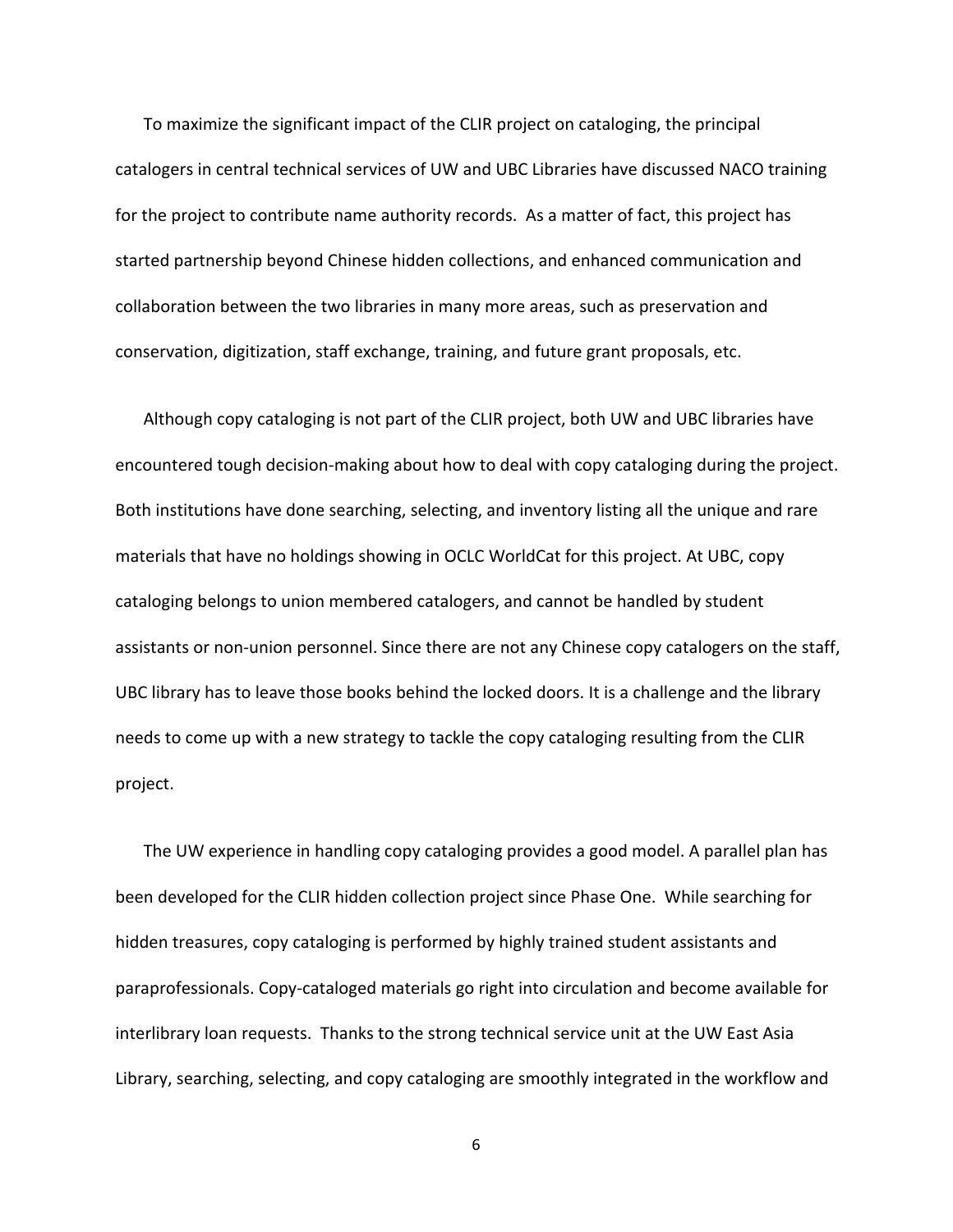satellite projects have been created in support of the core CLIR project. In such an integrated working environment, the impact of the CLIR project has been optimized, and the result reaches way beyond the proposed original cataloging of 1000 Chinese rare books.

#### 5. Resource Sharing Worldwide

Thanks to Professor Yao, CLIR project librarian from Beijing University Library, the UW-UBC CLIR project has joined CALIS Rare-books Union Catalog. Thus UW and UBC libraries have become the first members outside China. This CALIS system has twenty-five top Chinese academic libraries as its members. Many records in the system are not available in OCLC WorldCat; valuable bibliographical information can be easily derived from a similar edition in the CALIS union catalog for our original cataloging. Its customized interface for rare bookspecific information is user friendly. Records can be converted between CN MARC and MARC 21. Joining CALIS Union Catalog not only speeds up the cataloging for our CLIR project, but also promotes our newly unveiled hidden treasures to scholars in China. Meanwhile, UW and UBC professors and students have just gained access to the Chinese rare-book collections held by twenty-five best academic libraries in Mainland China, Hong Kong and Macau through the half million online rare-book records and over 270,000 images.

The CLIR project plans to scan one to three images from each rare book that we catalog to provide crucial information for edition authentication for Chinese rare books. The images will be linked to the online cataloging records, which will enhance research potential of these materials and benefit scholars and researchers worldwide.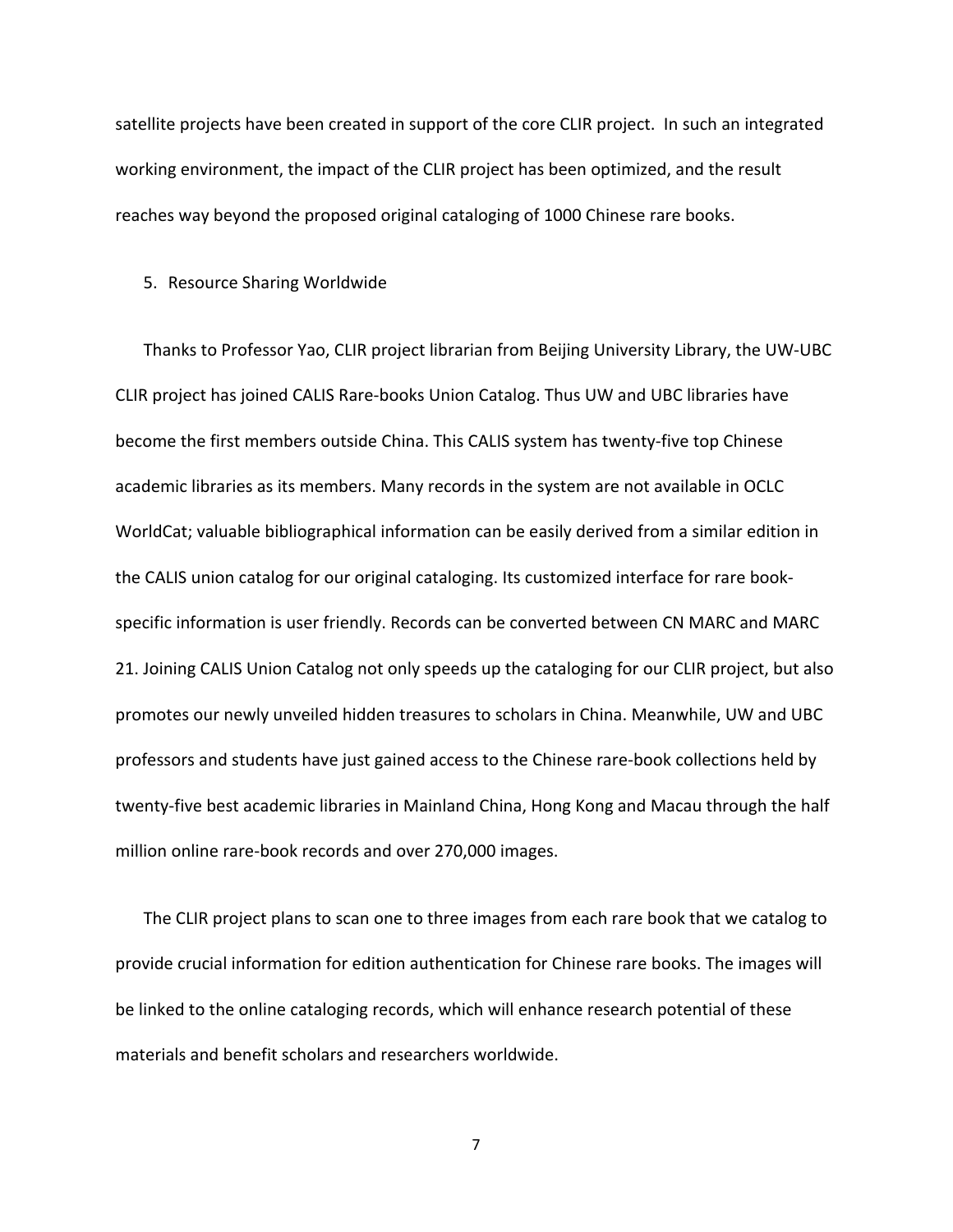The UW-UBC CLIR project has optimized our libraries' capacity and resources to accomplish difficult tasks via international collaboration as mentioned above. By February 13, 2015, the second month of Phase Two of our project, we have already cataloged hundreds of unique and extremely rare titles and contributed authority records and triggered several conservation plans. We have discovered rare sets with some volumes held in libraries in China and others held in our libraries. For example, a rare book set held at UBC reported a few volumes missing, which were considered being lost permanently, but now identified at Beijing University Library. The genealogy of the rare books and their collecting history in the past centuries have instantly attracted research interests from the professors and graduate students. The possibility also exists that scattered volumes of original collections away from their home towns may be identified and linked together virtually. Once the project is completed, we are hopeful that some of the efforts of the original collectors will be realized, albeit across long time span and wide distance. CLIR project has allowed our hidden collections at UBC and UW to enter a new world, gain new life, and enjoy continuity of the heritage.

## 6. Challenges of International Collaboration

The benefit of our international collaboration through the CLIR project is profound and long-lasting; however, international collaboration also can be very challenging. We have run into obstacles working with different policies, laws, and regulations of different countries and communicate within different administrative and organizational structures and reporting systems. For example, we have selected a seasoned cataloguer from Taiwan National University Library for UBC, but failed to obtain her work permit to work in Canada. We anxiously waited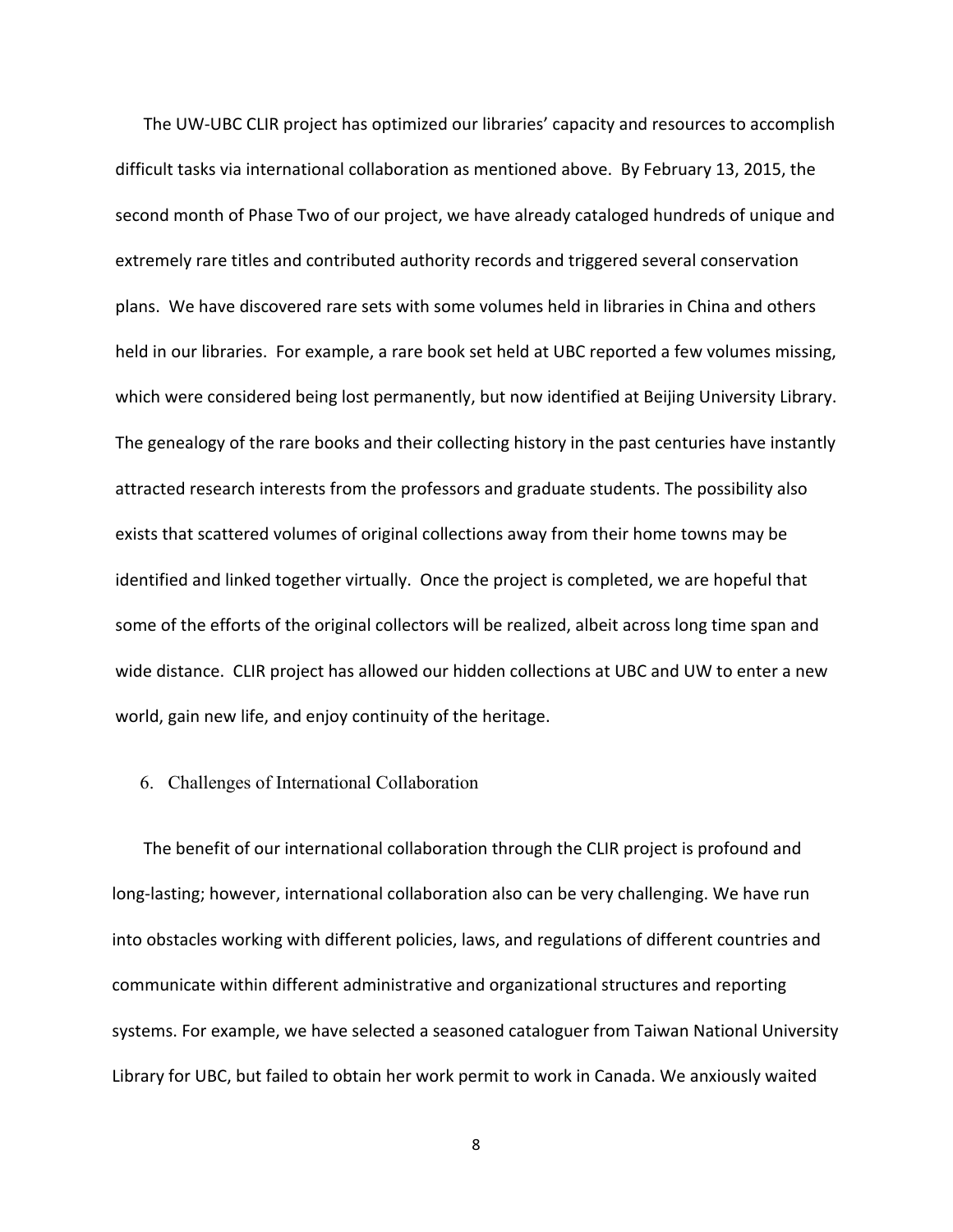for Professor Yao's application for a Canadian visa, which was more complex and took much longer time, and has delayed his arrival in Seattle, therefore the second phase of the project. When UBC team brought Professor Yao over to UBC for a one-day visit after a team visit at UW, however, he ran into tough questions from immigration officers at the border, such as "why can't you work remotely for UBC by video conferencing?" "Do rare book consultants really need to touch the actual items?" These are just some examples.

The CLIR project has provided us an invaluable learning opportunity about international collaboration. As libraries and information services become increasingly globalized, there will be more need for international collaborations. We hope the lessons learned and experiences gained from our CLIR international collaborative project will benefit future CLIR applications and projects internationally.

## **Brief Vita of Presenters:**

**Zhijia Shen** joined the University of Washington (UW) Libraries as Director of the East Asia Library in 2006. Since 2013, she has also taken on the responsibilities of the Chinese Studies Librarian. She has led several successful grant-funded projects to digitize and catalog Chinese and Japanese special collections held by UW Libraries. Prior to coming to the UW, Zhijia worked as head of East Asian libraries at University of Colorado and Pittsburgh, where she also held faculty appointments in library administration and history. She served as Chair of the Committee on Chinese Materials and was a member of the Executive Board of the Council for East Asian Libraries of the Association for Asian Studies (2005-2008). She is currently a member of the Board of Directors of the Chinese American Librarians Association. Her research and publications focus on the areas of East Asian librarianship and history of Modern China. She has a Ph.D. in History from the University of Chicago and an MS in Library and Information Science from University of Illinois at Champaign-Urbana.